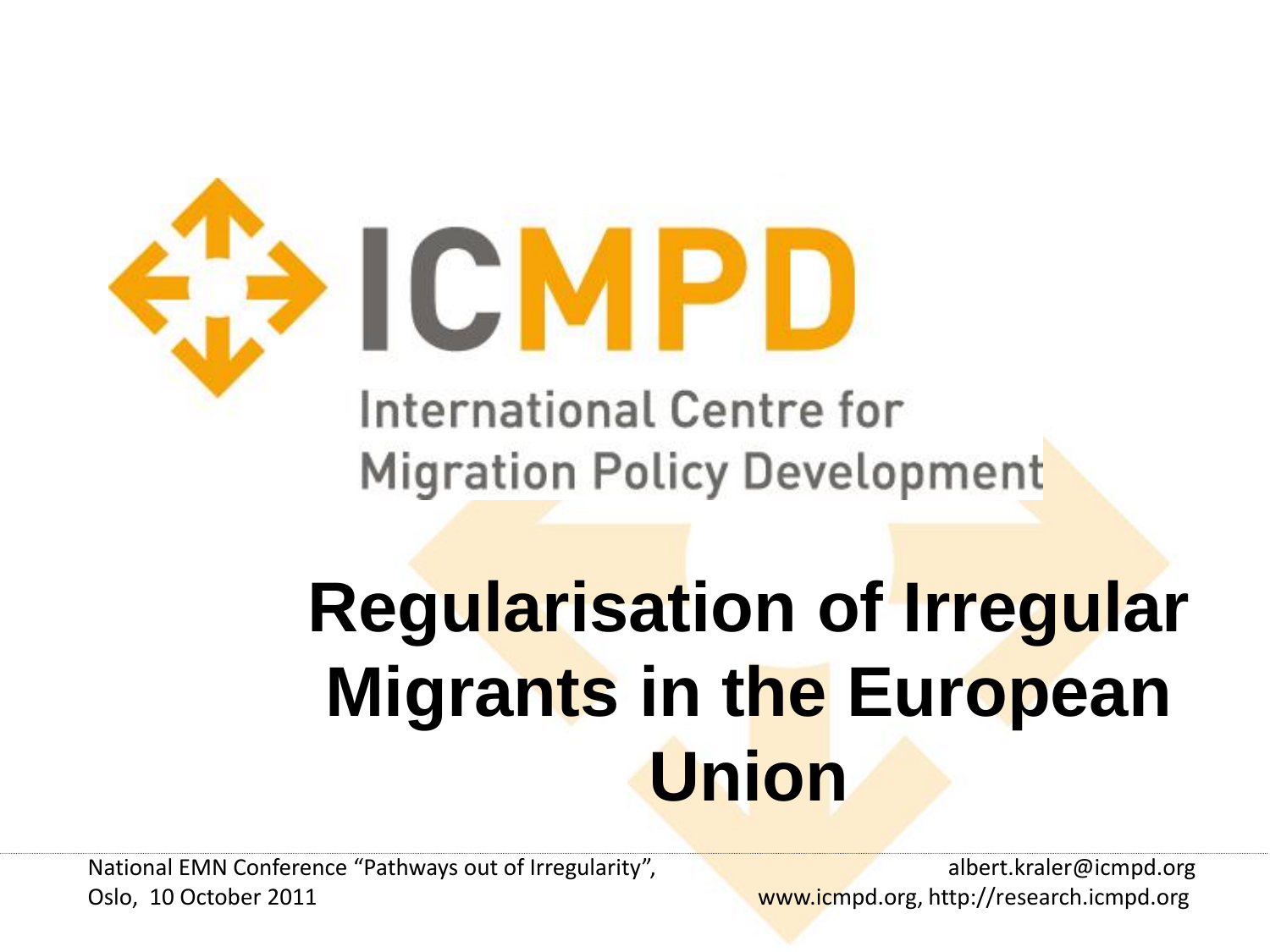

# **(1) European Policy Context**

**□ Strong opposition among EU MS against** regularisation, but no consensus and therefore mixed messages in EU policy documents

**European Pact on Immigration and Asylum** □ Clear preference for return as the main policy option: *"Illegal immigrants on Member States' territory must leave that territory*" □ But vague regarding the permissibility of regularisation: [*The*] *European Council agrees] "to use only case-by-case regularisation* 

*rather than generalised regularisation, under national law, for humanitarian and economic reasons*" (p.7)

□ Return Directive permits EU MS to regularise persons issued a return decision

□ article 6(4): "Member States may at any moment decide to grant an *autonomous residence permit or other authorisation offering a right to stay for compassionate, humanitarian or other reasons to a thirdcountry national staying illegally on their territory."*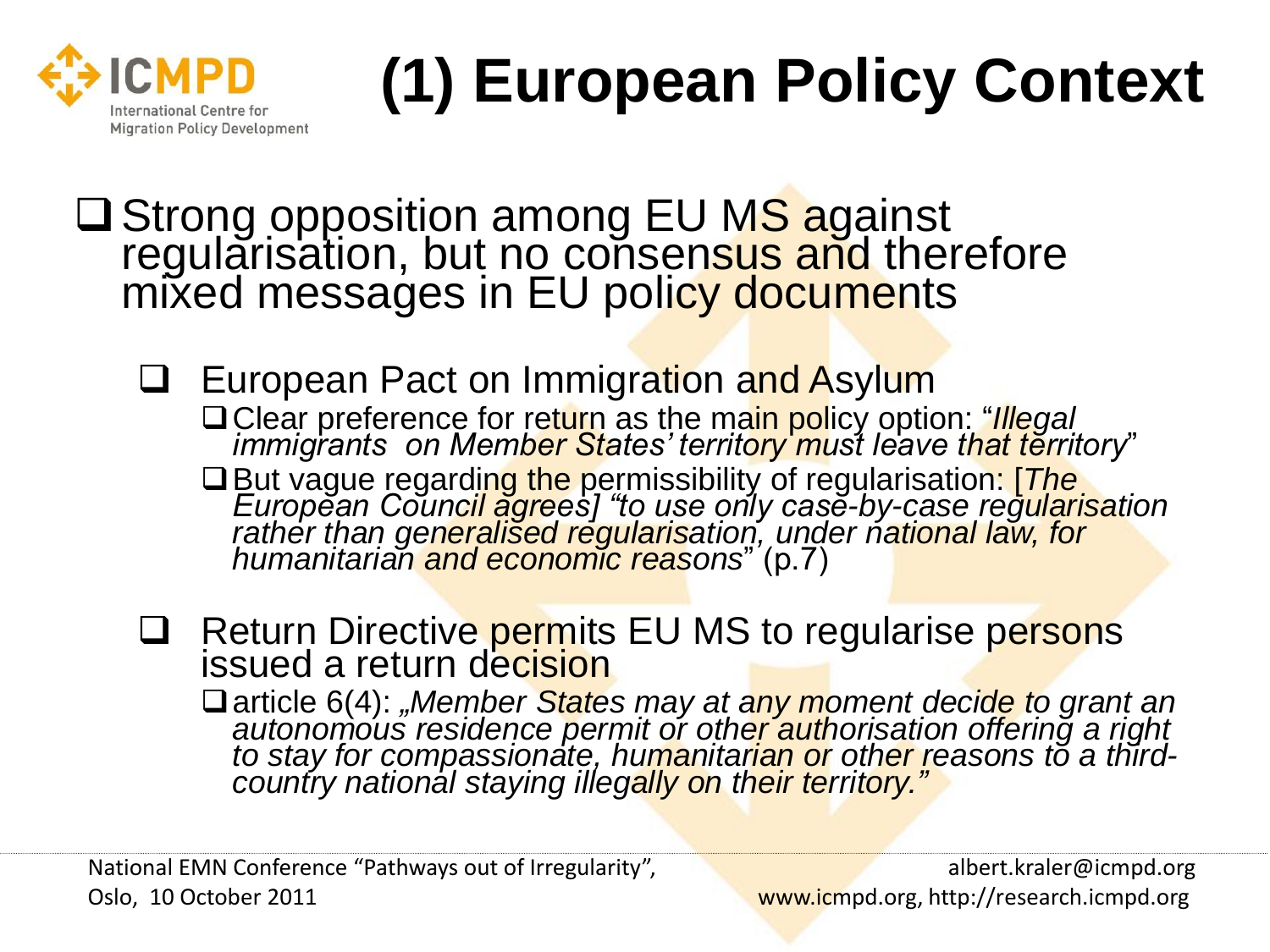

# **(1) Policy context (cont.)**

- □ Opposition against regularisation largely focuses on largescale regularisations and clandestine migrants
	- Reluctance to regularise on a smaller scale basis and case-tocase basis but widespread practice, notably on humanitarian grounds
	- □ Irregular migrants known to the authorities (e.g. Rejected asylum seekers) tend to be regularised through "regularisation mechanisms" (permanent provisions built into immigration allowing to regularise individuals as opposed to time-limited programmes)

**□ Own regularisation practices are often framed as not** constituting regularisations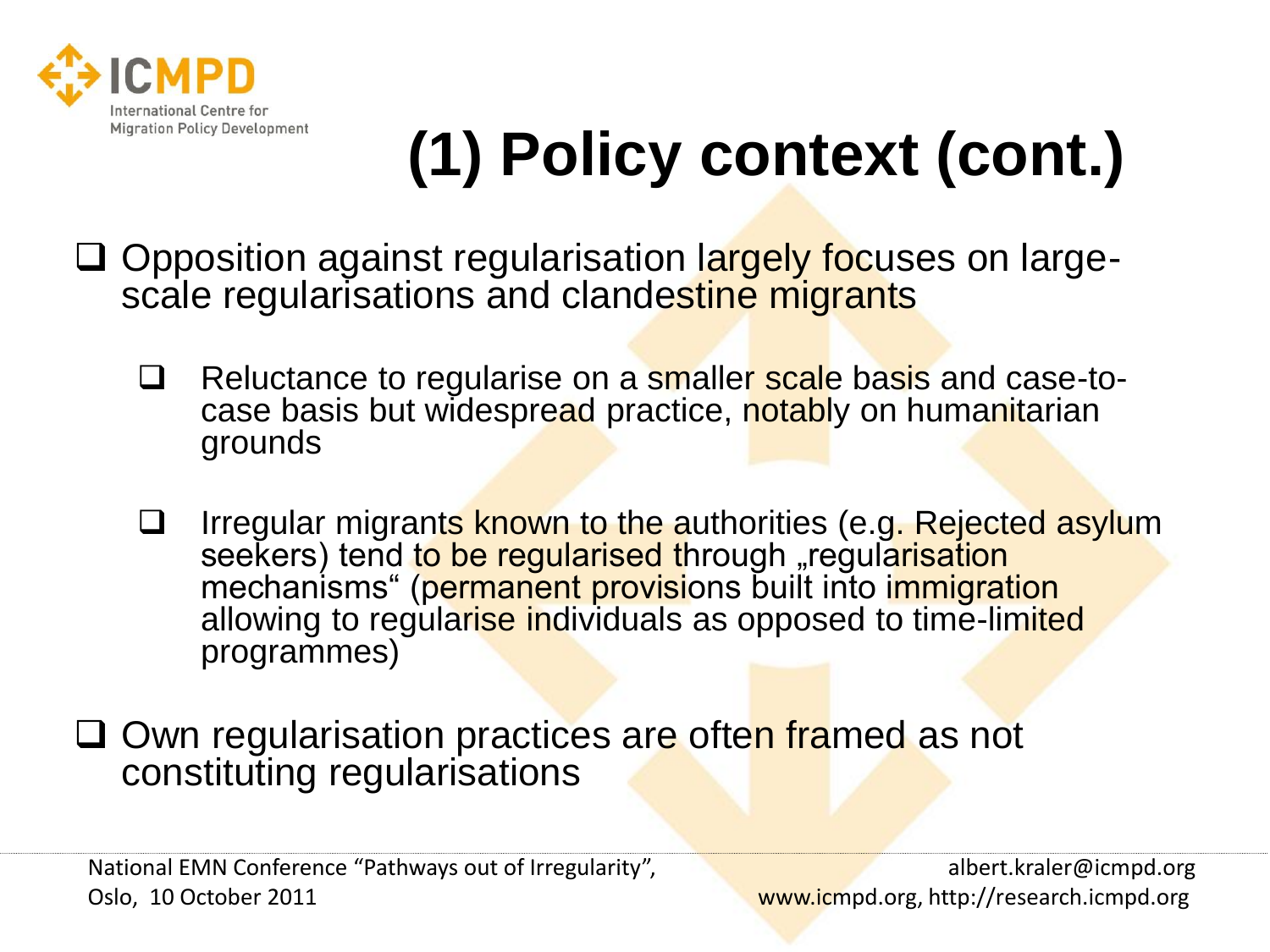

## **(1) Policy Context - We don't regularise!**

### Denial to engage in regularisation

- *"The scheme is not in any sense a regularisation. Each case is assessed on its merits and the temporary permission (…) is only given where the applicant can satisfy the authorities as to the merits of their application."* Irish Ministry of Justice and Law Reform on Introduction of the Bridging Visa Scheme (2009)
- *"Regularisation for the purpose of legalizing illegally staying third country nationals is unknown in the Austrian legal order (…). [L]egalisation is merely a possible side-effect',* MoI AT in response to REGINE, speaking about humanitarian stay permits

### **Q** Using different terms

Non-harmonised protection status, categorial protection, complementary protection, humanitarian stay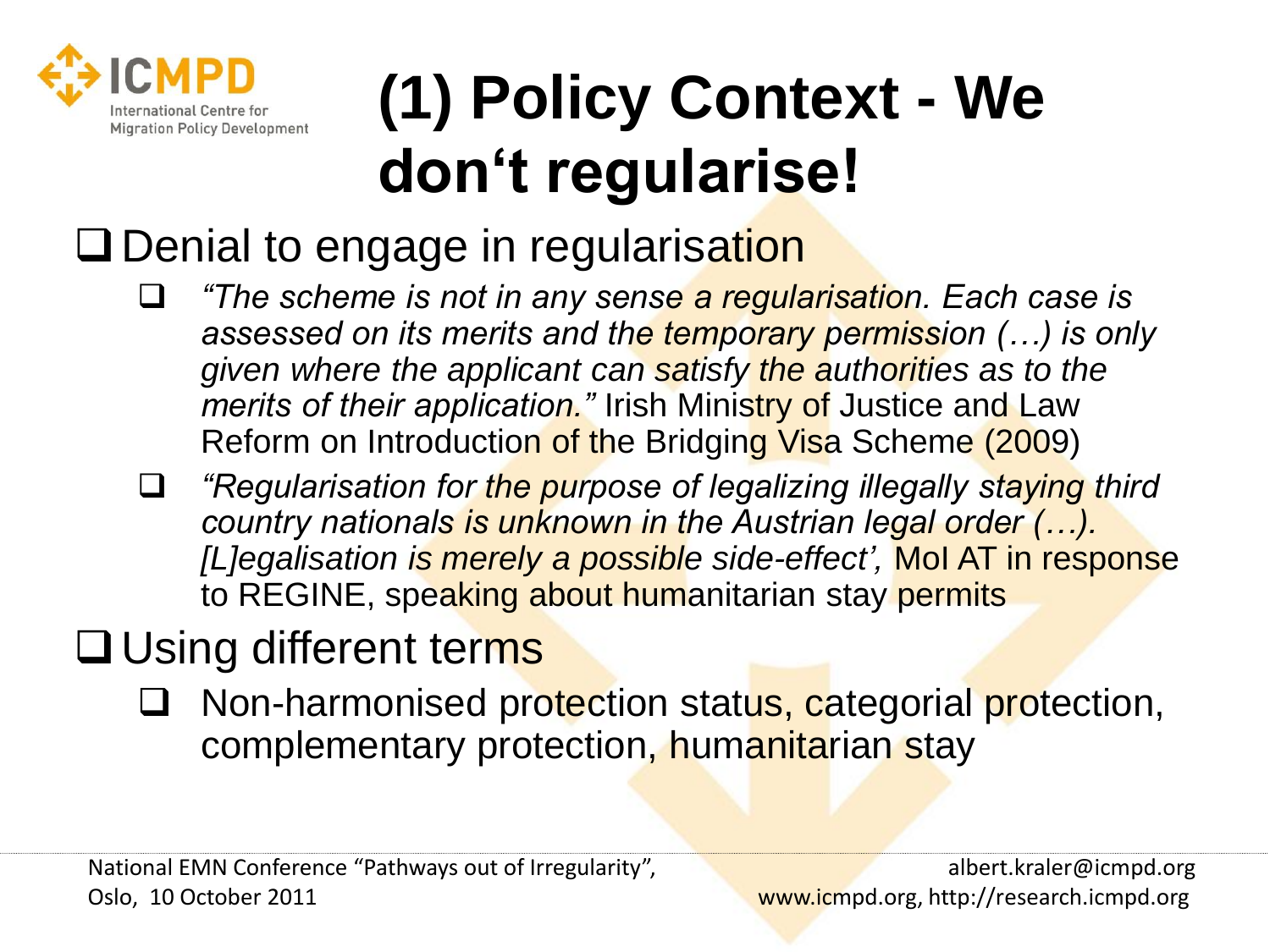

## **(2) Regularisation practices Background**

- $\Box$  Asylum migration nexus
	- □ Majority of irregular migrants in Northern European countries can be assumed to be involved in the asylum system at one stage
- □ Stricter controls, in particular labour market controls push out irregular migrants from the labour market, in particular in Northern EU MS
	- Substitution by informally employed citizens from new MS?
- □ Enforcement gap: in EU average, only 50 per cent of return decisions were enforced (2005-2007), even lower (about 40%) in the period 2008-2010, but great diversity and unreliable data
	- □ Rising number of ,non-removable' persons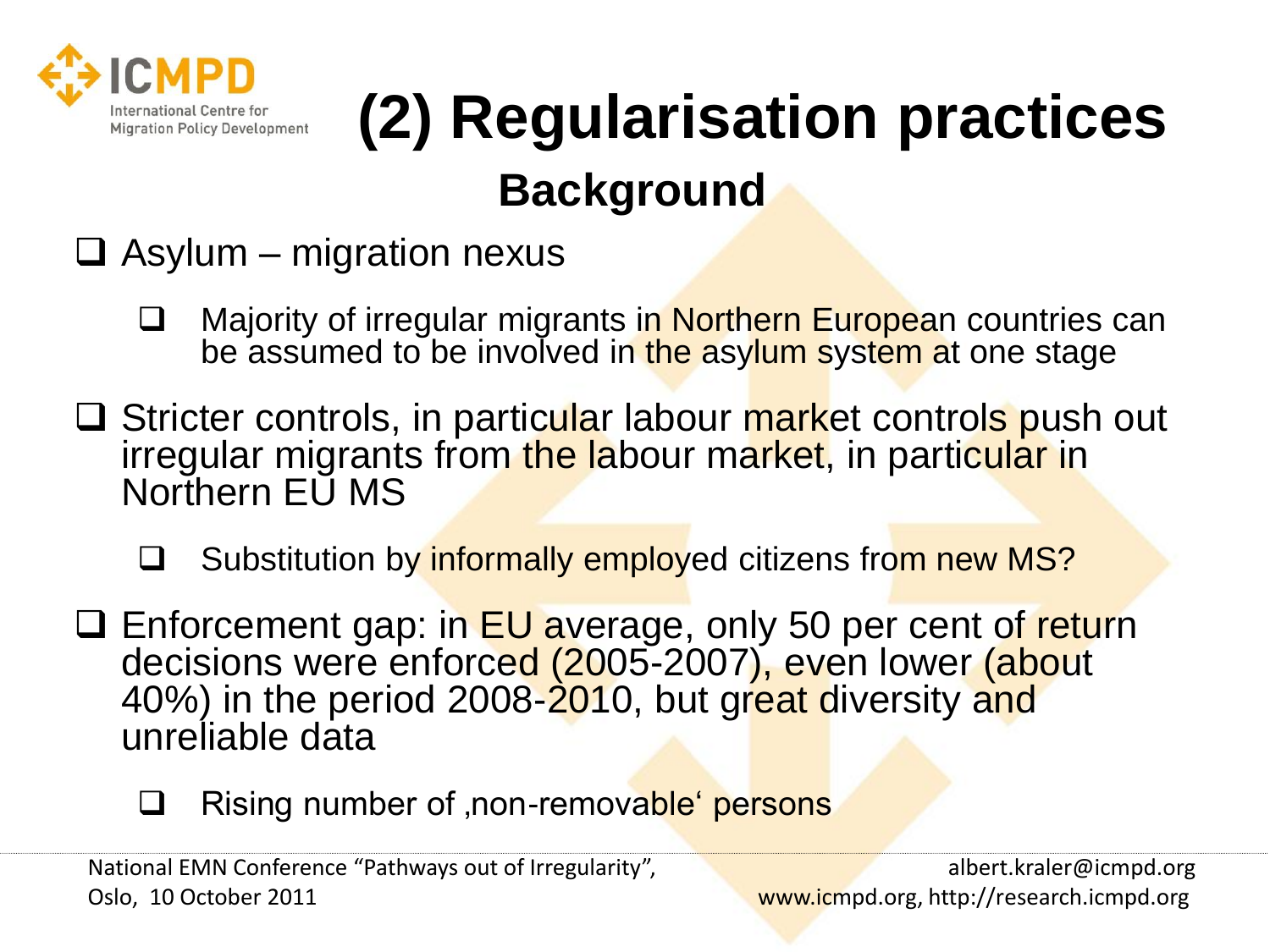

# **(2) Regularisation practices cont.) Key facts**

- $\Box$  Forms of regularisation
	- $\square$  Both time limited programmes and permanent mechanism.
	- $\Box$  Proliferation of permanent mechanism since the late 1990s, notably for humanitarian reasons
- $\Box$  Trends
	- The majority of persons regularised regularised in the framework of programmes, however, no systematic data collection on permanent regularisation mechanisms
		- $\Box$  Shift towards mechanisms to avoid public (or international) attention
	- □ Vast majority of persons regularised between 1973 and 2008 regularised in Southern EU MS
	- □ Peak of number of regularisations in the period 1998-2002
	- $\Box$  Almost all EU MS practice some form of status adjustments, whether as a fully fledged regularisation or as a more restricted award of a residence permit
- Rationales:
	- □ Re-regulation, notably large-scale regularisations targeting undocumented migrants in general
	- □ Humanitarian/ human rights based considerations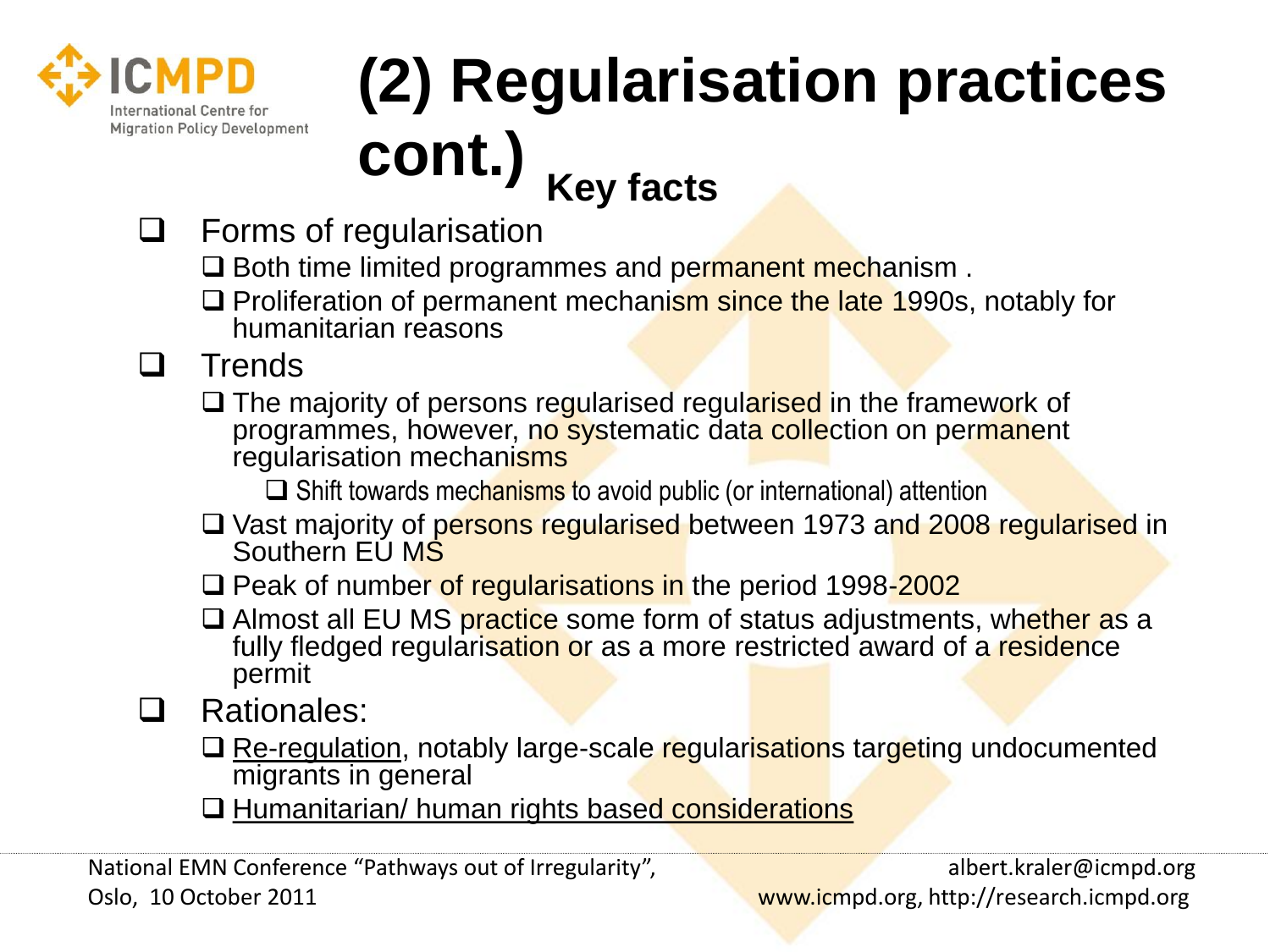

## **(2.1) Regularisation programmes**



National EMN Conference "Pathways out of Irregularity", and albert.kraler@icmpd.org Oslo, 10 October 2011 www.icmpd.org, http://research.icmpd.org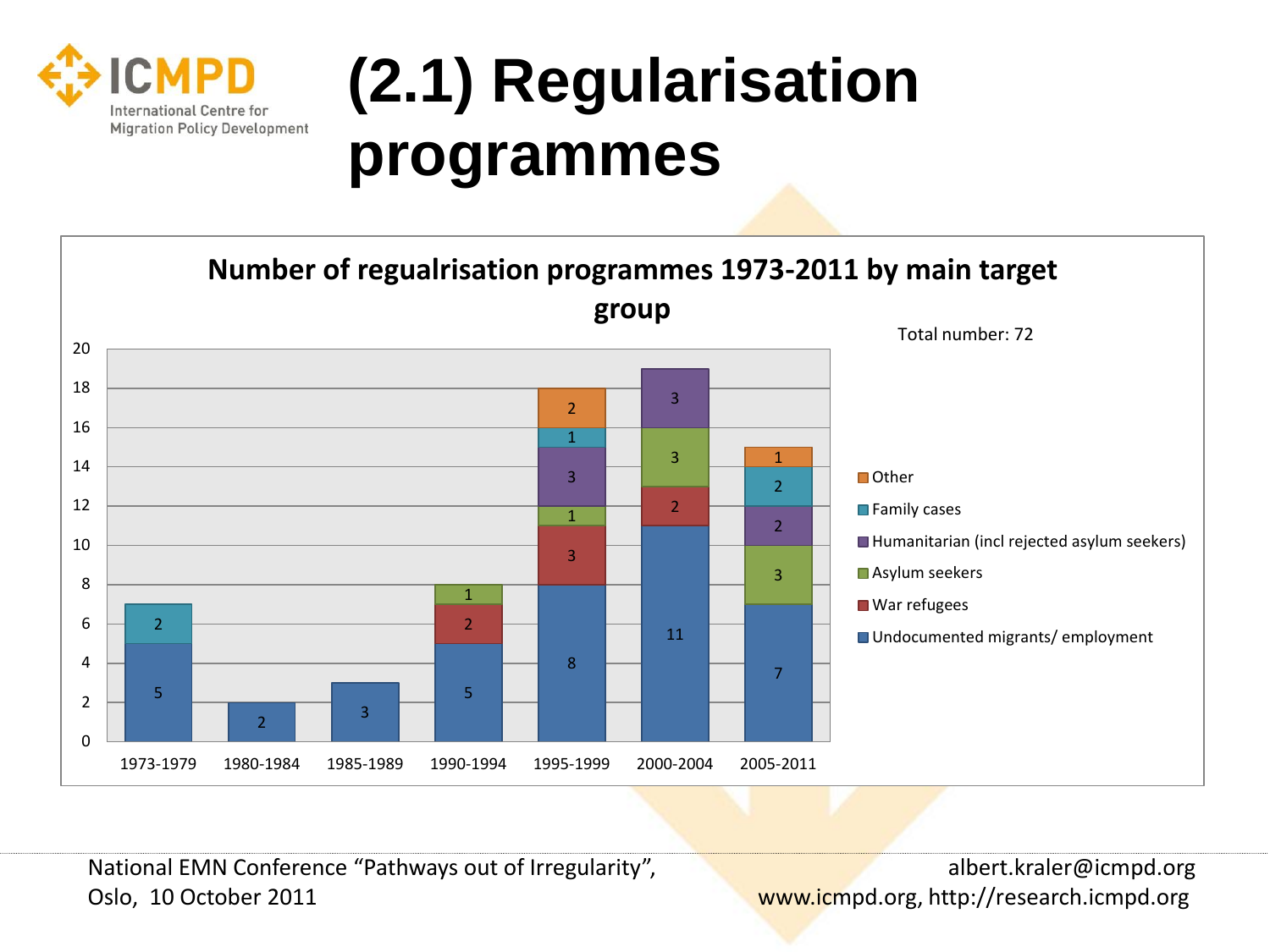#### **Applications for regularisation through programmes, 1973-2008**



68 Programmes in 19 EU Member States; total applications (est.): 6,021,850; total regularised: 4,373,789

National EMN Conference "Pathways out of Irregularity", albert.kraler@icmpd.org Oslo, 10 October 2011 8 and 8 and 8 and 8 and 7 and 7 www.icmpd.org, http://research.icmpd.org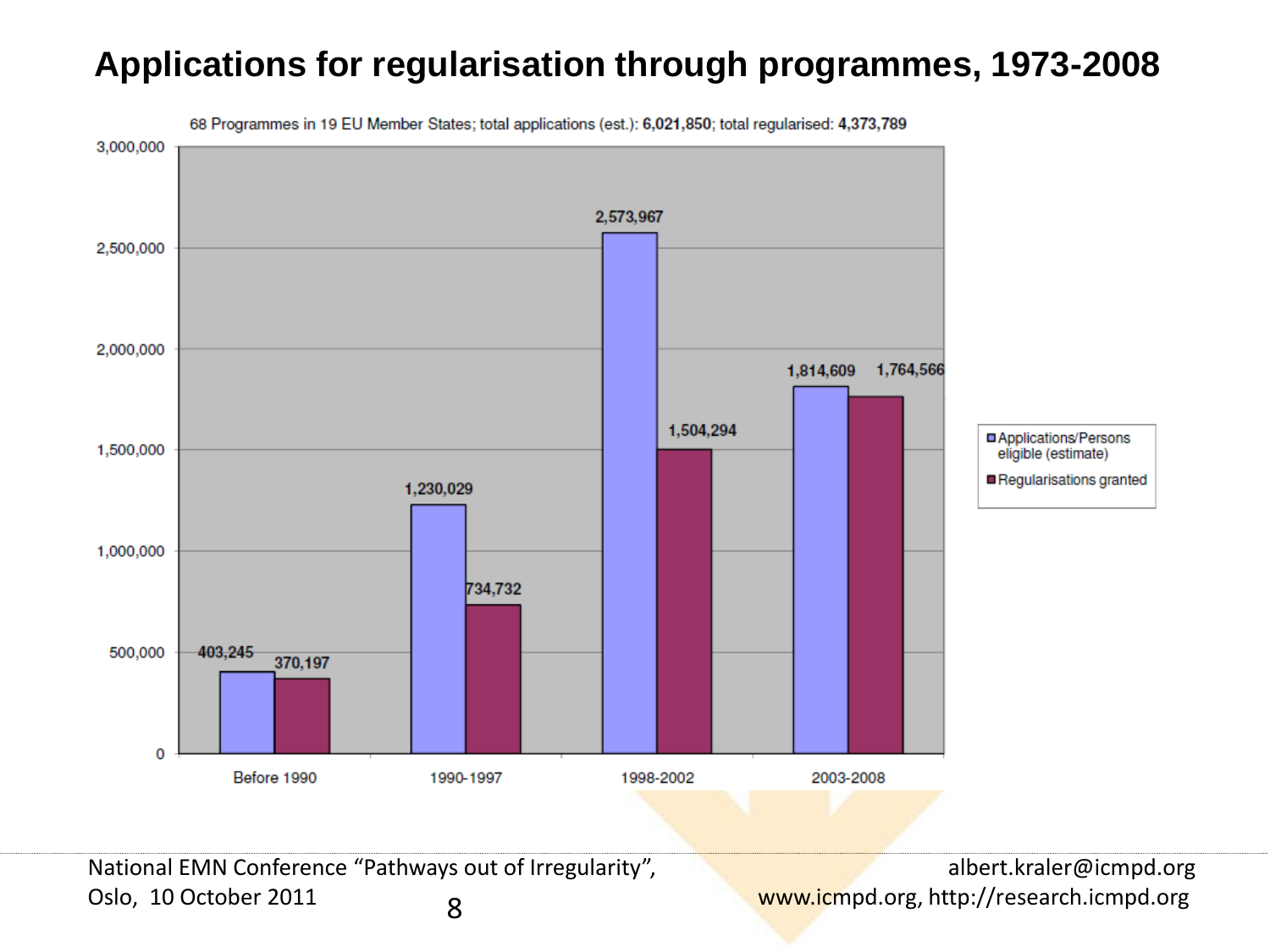

## **(2.1) Regularisation programmes (cont.)**

### **Examples of recent programmes**

- 2009 programme in Italy for domestic workers, with some 295,000 applications
- □ 2009 Visa bridging programme in Ireland targeting migrants admitted for work who had become irregular through no fault of their own
- Belgium quasi-programme in 2009 for "locally rooted" (=integrated) persons, might have turned into a visa programme
- □ 2012: programme in Poland for rejected asylum seekers and others ordered to leave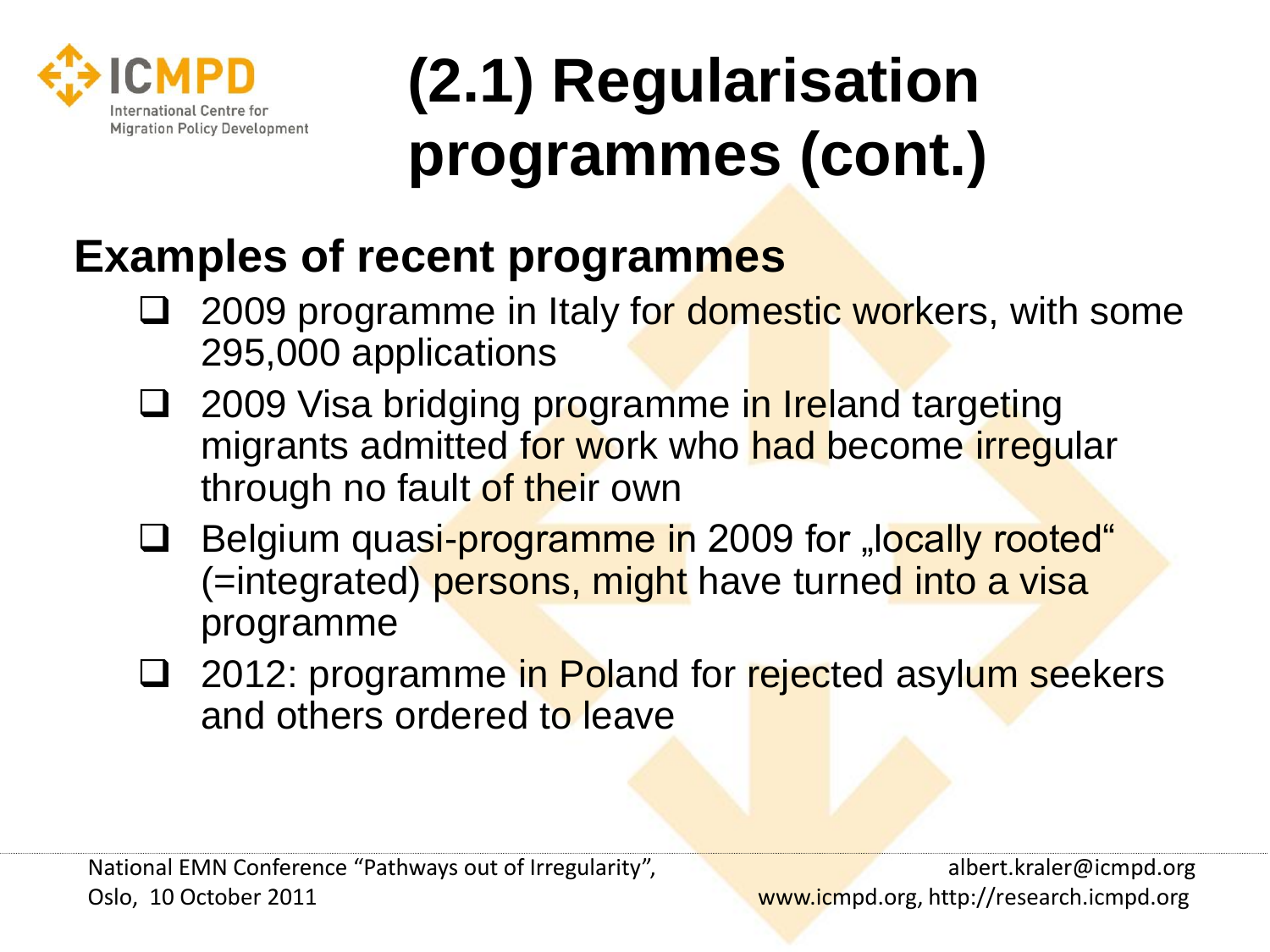

## **(2.2) Regularisation mechanisms**

|                                                                      | <b>AT</b>                | <b>BE</b>    | BG | cz                      | DE                      | <b>ES</b>    | FI                   | FR | GR                      | <b>HU</b>    | IE.                  | <b>IT</b>            | <sub>LV</sub> | <b>LT</b> | <b>NL</b>            | MT                   | PL                      | PT           | <b>SE</b>            | $\vert$ SI           | SK                   | UK                | 22                      |
|----------------------------------------------------------------------|--------------------------|--------------|----|-------------------------|-------------------------|--------------|----------------------|----|-------------------------|--------------|----------------------|----------------------|---------------|-----------|----------------------|----------------------|-------------------------|--------------|----------------------|----------------------|----------------------|-------------------|-------------------------|
| <b>Humanitarian Protection</b><br><b>Status</b>                      |                          | $\checkmark$ |    | √                       | $\overline{\mathbf{v}}$ | $\checkmark$ | $\blacktriangledown$ |    |                         |              | ⋁                    | $\blacktriangledown$ |               |           |                      | $\checkmark$         | $\overline{\mathsf{V}}$ | V            | V                    |                      |                      |                   | 12                      |
| Humanitarian permit if TCN<br>cannot return to obtain visa<br>abroad |                          |              |    |                         |                         | $\checkmark$ |                      |    |                         |              |                      |                      |               |           |                      |                      |                         |              |                      |                      |                      |                   | $\overline{\mathbf{c}}$ |
| Residence status on medical<br>grounds                               |                          | ✓            |    |                         |                         | ✓            | ✓                    |    | $\overline{\mathbf{v}}$ |              |                      |                      |               |           | $\checkmark$         | $\blacktriangledown$ | $\blacktriangledown$    |              |                      |                      |                      |                   | 12                      |
| <b>Family reasons</b>                                                | $\blacktriangledown$     |              |    |                         |                         |              |                      |    | $\blacktriangledown$    |              |                      |                      |               |           |                      |                      |                         |              | $\checkmark$         |                      |                      |                   | 6                       |
| Humanitarian status qua un-<br>accompanied minor                     | $\blacktriangledown$     | $\checkmark$ |    |                         |                         | ✓            | $\checkmark$         |    |                         | $\checkmark$ |                      |                      |               |           | $\blacktriangledown$ | $\checkmark$         |                         |              |                      | ✓                    | $\blacktriangledown$ | $\bm{\checkmark}$ | 10                      |
| <b>Protection status for</b><br>stateless persons                    |                          |              |    |                         |                         | ✓            |                      |    | $\blacktriangledown$    | $\checkmark$ |                      |                      |               |           | $\checkmark$         |                      |                         |              |                      |                      |                      |                   | 5                       |
| <b>Tolerated stay</b>                                                | $\overline{\mathscr{L}}$ | $\checkmark$ |    | $\overline{\mathsf{v}}$ | $\checkmark$            | $\checkmark$ | $\checkmark$         |    |                         | ✓            | $\blacktriangledown$ |                      |               |           | $\checkmark$         |                      | $\blacktriangledown$    | $\checkmark$ | $\blacktriangledown$ | $\blacktriangledown$ | $\blacktriangledown$ | $\checkmark$      | 15                      |
| Permit on grounds of<br>national interest                            |                          |              |    |                         | $\overline{\mathbf{v}}$ | ✓            |                      |    |                         |              |                      |                      |               |           |                      |                      |                         |              |                      |                      |                      |                   | 5                       |
| victims of specific offenses                                         |                          |              |    |                         |                         | ✓            |                      |    | $\checkmark$            |              |                      |                      |               |           |                      |                      |                         |              | ✓                    |                      |                      |                   | 3                       |
| Permit issued within<br>ministry's descretionary<br>power            |                          |              |    |                         |                         |              |                      |    |                         |              |                      |                      |               |           |                      |                      |                         |              |                      |                      |                      |                   | $\overline{\mathbf{2}}$ |

 $FMM (2010)$  The different national practices concerning granting of non-FLI harmonised protection statuses Oslo, 10 October 2011 www.icmpd.org, http://research.icmpd.org Source: EMN (2010): The different national practices concerning granting of non-EU harmonised protection statuses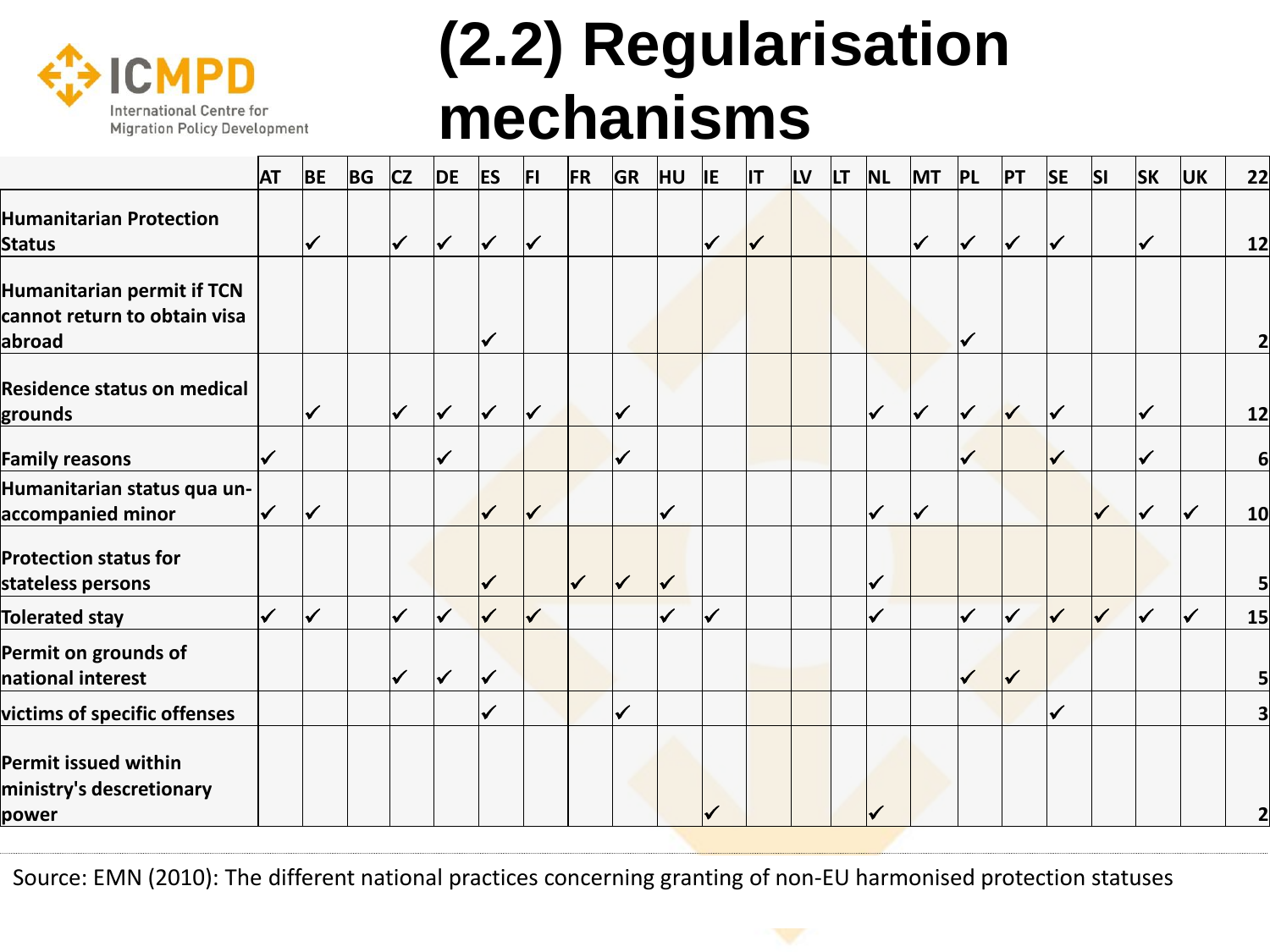

## **(2.3.) The diversity of practices**

- Regularisation is complex, in terms of
	- Target groups, their particular legal status and whether they are known to authorities or not
	- Scope of rights granted



*Source of figure: FRA – Fundamental Rights of Irregular Migrants. Presentation at the conference "Jahrestagung Illegalität", March 2011*

• Useful to think of regularisation as status adjustment in the continuum between an irregular and a legal status

National EMN Conference "Pathways out of Irregularity", and albert.kraler@icmpd.org Oslo, 10 October 2011 www.icmpd.org, http://research.icmpd.org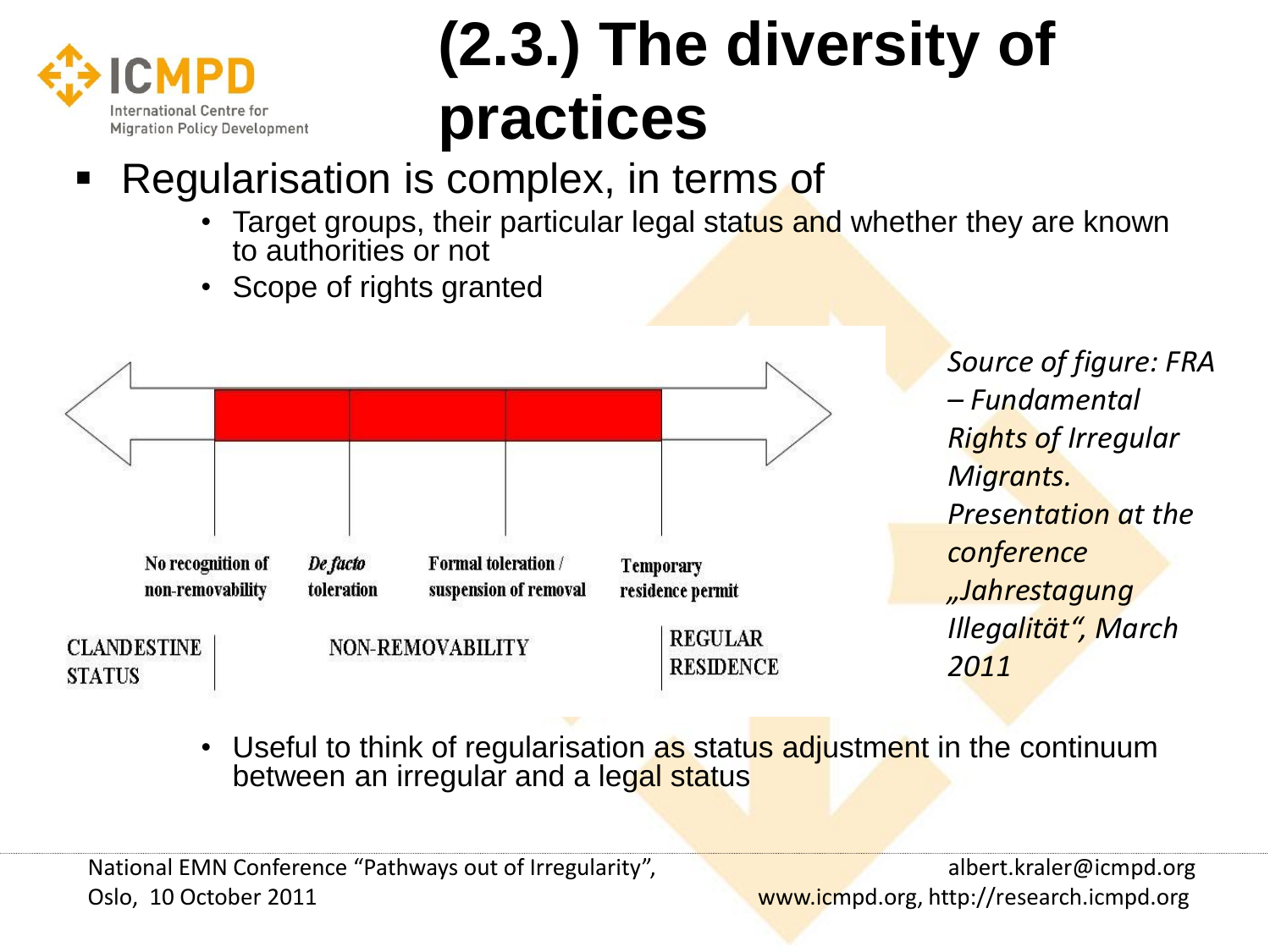



#### **Migratory impacts**

#### **Evidence suggest that there is no major migratory impact**

- □ No evidence that legalised migrants move to other Member States
- **Limited evidence of irregular migration movements North > South** and *vice versa*, mainly related to irregular employment opportunities rather than anticipated regularisations
- **Q** Little evidence of stimulation of future migration flows caused by regularisation programmes
- □ Limited evidence of stimulation of flows of former residents, to participate in regularisation opportunities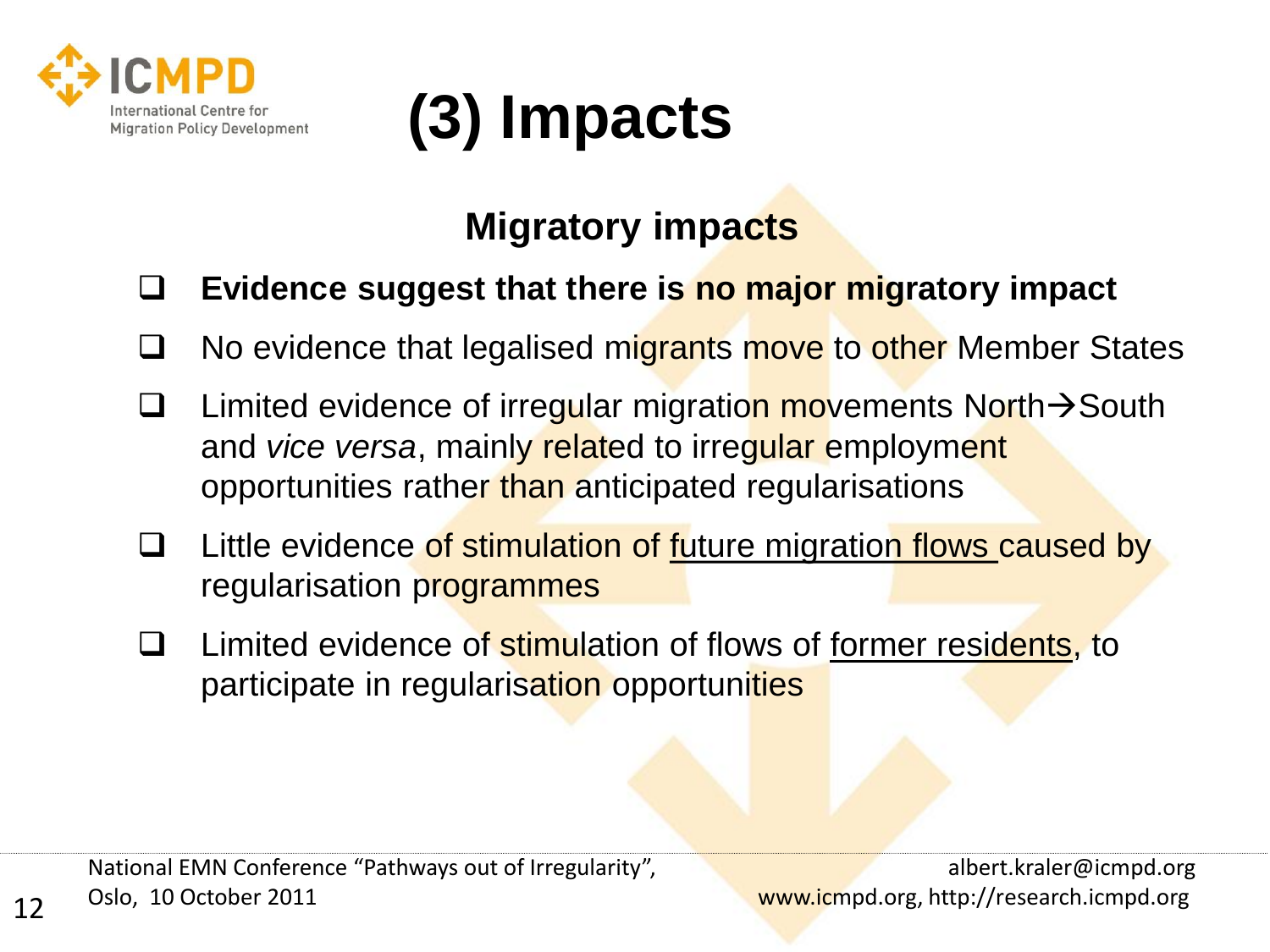

# **(3) Impacts (cont.)**

## **Welfare impacts**

### Macro-level impacts:

**□Fiscal impacts: significant positive effects in case of large scale** regularisations aimed at irregular migrant workers, otherwise negligeable given small numbers (either way: +/-)

 $\square$ Sustainability of regularisation

 $\square$  Depends on legal framework (how easy is it to remain legal ?)

 $\Box$  Varies across economic branches (Problem sectors agriculture and domestic work)

 $\Box$  Negative impact of the economic crisis

Dilemma: Lowering standards to enable legality?

### Micro-level impacts:

 $\Box$  post-regularisation employment and welfare outcomes related to trajectories while irregular/ non-removable

 $\Box$  evidence of some upward-mobility, predominantly by leaving job held at/before regularisation, the economic sector or the region of residence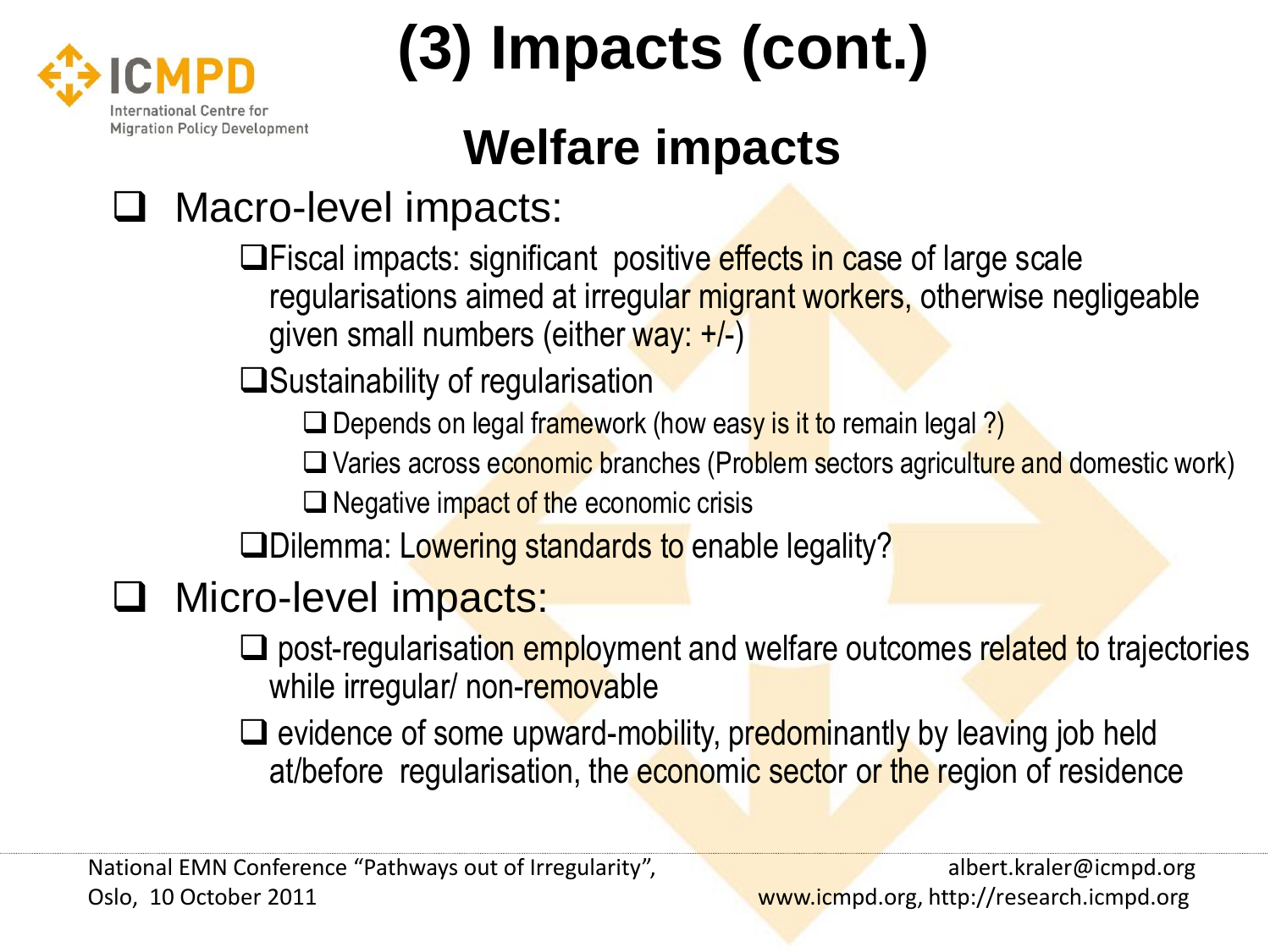

## **(4) Conclusions**

#### There is a continuing need for 'adjustment' measures

- $\Box$  Continuing irregular migration flows, even if decrease in recent years
- $\square$  Imperfect enforcement of migration controls
- □ Enforcement gap, important group of 'non-removables'
- $\Box$  Need to address humanitarian considerations
- Generally states use regularisations reluctantly
	- $\Box$  Existing regularisation mechanisms do not always help to reduce problem significantly
	- □ Humanitarian stay often tied to self-sufficiency/employment, whereas rejected asylum seekers usually barred from employment (paradox!)
	- $\Box$  In application of article 8 ECHR balance usually tips towards state interests (see also ECtHR case law), i.e. is in itself often insufficient as a basis for regularisations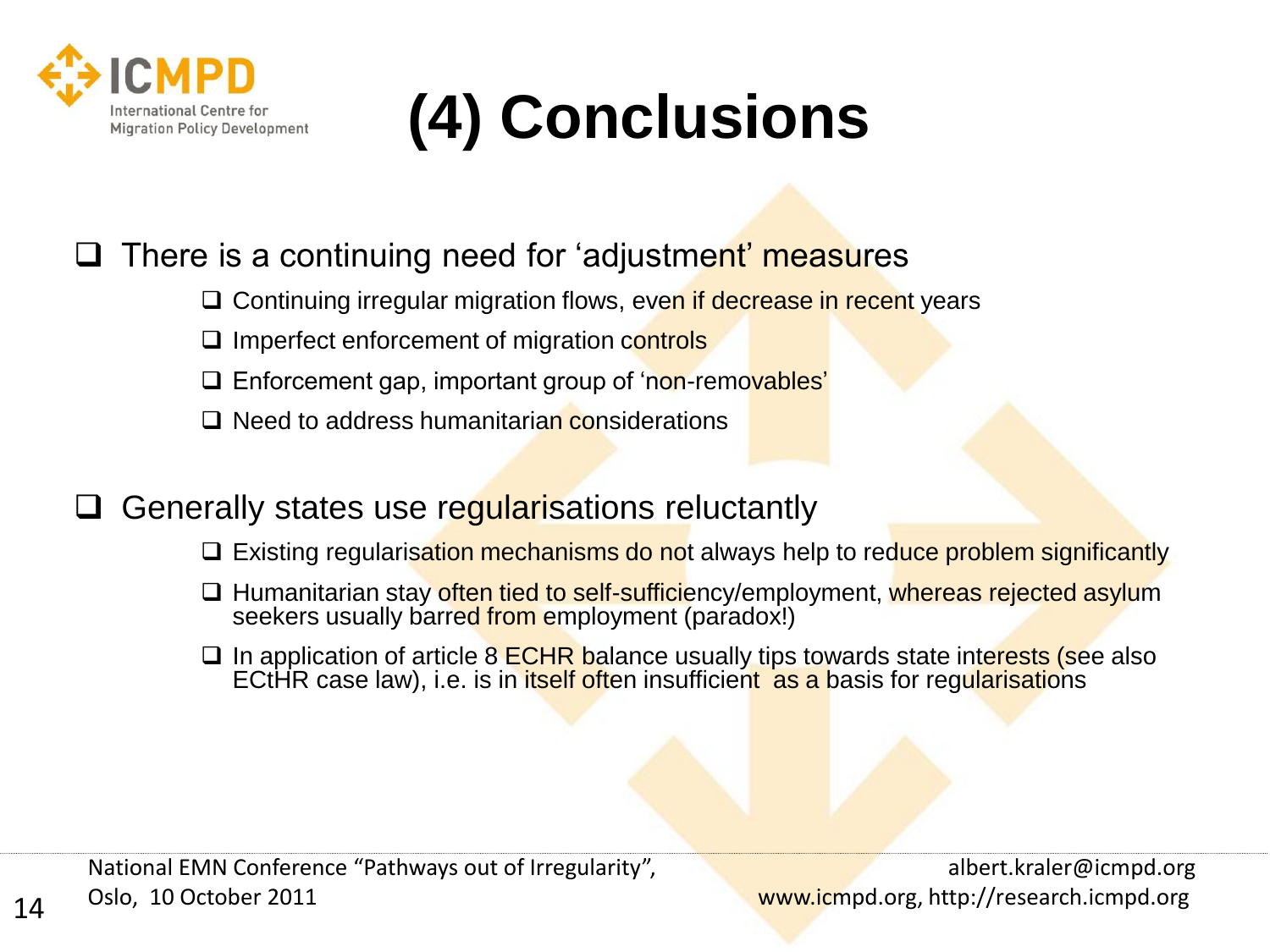

# **(4) Conclusions (cont.)**

#### $\Box$  Regularisation in particular helps

- $\Box$  to address the state of insecurity and 'limbo' irregular migrants find themselves in
- $\Box$  Better access to rights
- $\Box$  But does not do away with all ills associated with irregular migration (e.g. Precarious employment)

#### □ Emotionalised debate

- $\Box$  Fears around regularisation not substantiated by research findings
- $\Box$  Regularisation should be seen as a pragmatic solution in certain cases
- Does not necessarily undermine migration control